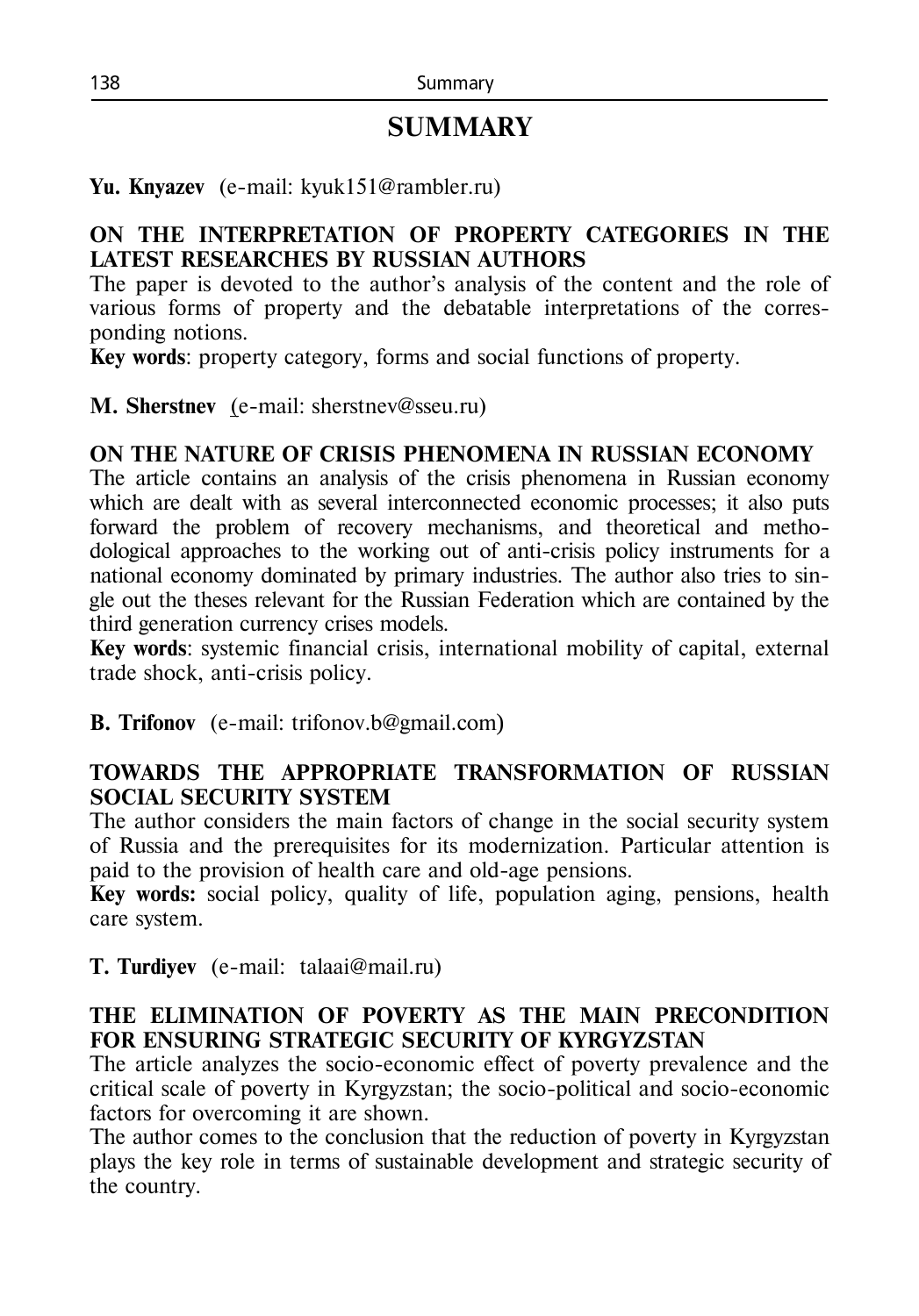**Key words:** integral security, market economy, economic reforms, poverty, income differentiation, informal economy, sustainable development.

# **P. Kokhno** (e-mail: pavelkohno@mail.ru)

#### **A. Kokhno**

#### **THE METHODOLOGY OF INVESTMENT IN INNOVATIVE ACTIVITY OF INDUSTRIAL ENTERPRISES**

The article investigates the management of investment funds of an industrial enterprise, taking into account the specificity of renewal of fixed capital, which determines the best way to implement the innovative reproduction. The author analyzes the investment appeal of the industrial enterprise using a set of financial and economic indicators.

The model of investment-innovative activity of enterprises of the defense industry is considered, which takes into account specific factors of this type of enterprise.

The problem of choosing key business partners depending on the type of business of an industrial enterprise is analyzed.

**Key words:** industrial enterprise, investments, innovations, innovation and investment cycles, indicators, conceptual model, business partners.

**V. Chukaeva** (е-mail: [chukayevalera@gmail.com\)](mailto:chukayevalera@gmail.com)

**D. Gilev** (е-mail: deni-gilev@narod.ru)

#### **A STUDY OF THE CORRELATION BETWEEN MACROECONOMIC INDICATORS AND THE PROBABILITY OF ENTERPRISE BANKRUPTCY IN THE CONSTRUCTION INDUSTRY**

In the article two models of predicting bankruptcy in the construction industry are being compared: the one based on financial coefficients only, and the other comprising both macroeconomic and financial coefficients. The results obtained support the hypothesis that macroeconomic ratios included in the bankruptcy predicting model make it more accurate and increase its predictive power.

**Key words**: probability of bankruptcy, financial coefficients, macroeconomic indices, forecasting, logit-model.

**А. Barinov** (e-mail: kfdaters@mail.ru)

## **MICROFINANCE IN RUSSIA**

In the article microfinance organizations are analyzed perceived as a potential threat to economic security. A possible threshold indicator is suggested, which allows to assess the threat of microfinance organizations to the current economic security of the country.

**Key words:** microfinance institutions, microloan; microcredit; the concept of economic security; threshold indicator; threat to economic security.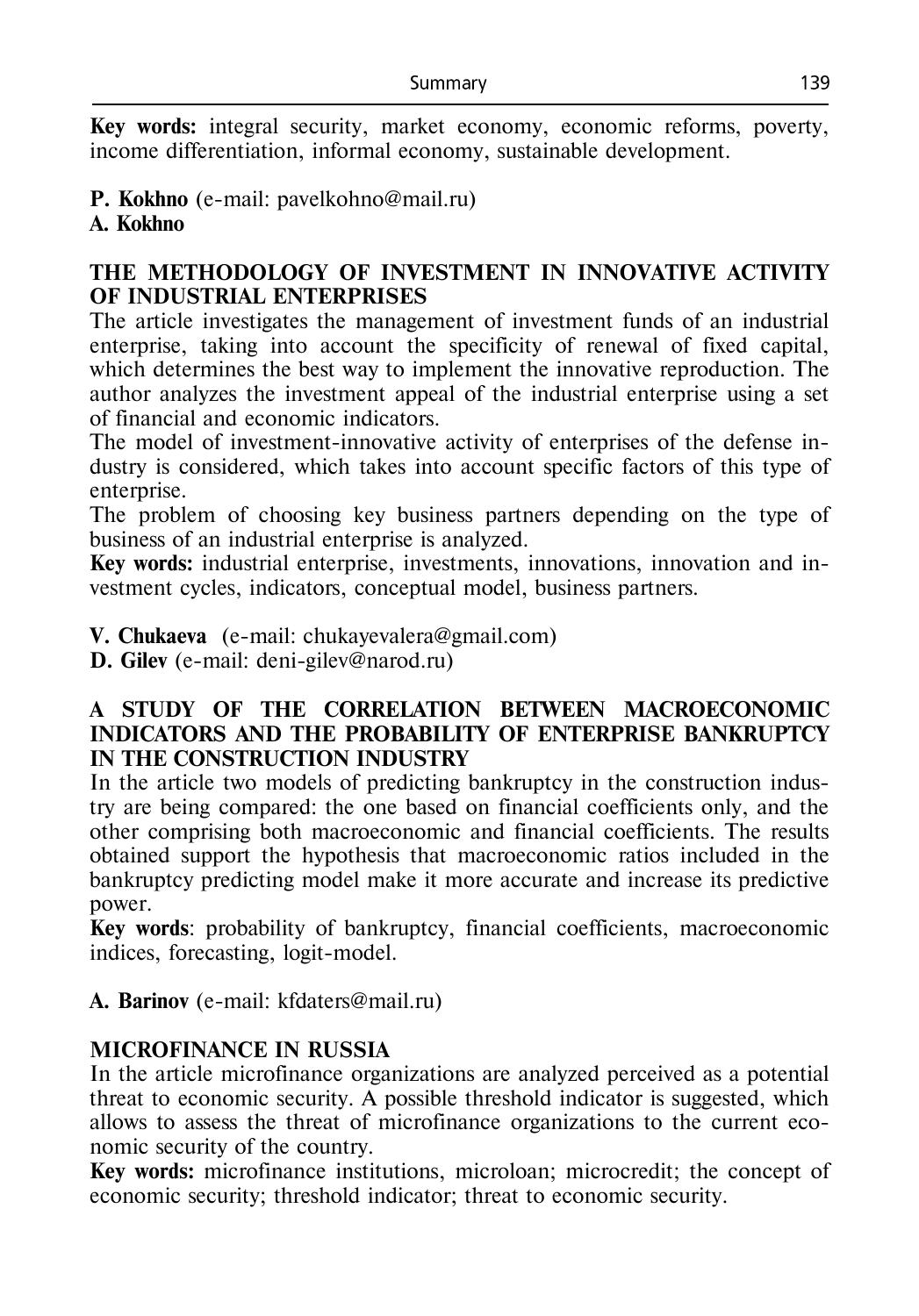**M**. **Volkova** (e-mail: mvolkova@cemi.rssi.ru)

#### **ON THE METHODOLOGICAL FOUNDATIONS OF THE QUALITY OF LIFE ANALYSIS. HISTORICAL ASPECT**

The article highlights the evolution of methods for assessing the quality of life, with special attention paid to the classification of methodological tools for obtaining the estimates.

**Key words:** quality of life, methods of analyzing the quality of life, subjective estimates, objective estimates.

**I. Petrova** (e-mail: translate17@yandex.ru)

#### **SECONDARY EDUCATION IN THE USA: AN EFFORT TO INTRODUCE UNIFORM EDUCATIONAL STANDARDS WITHIN A MULTICULTURAL SOCIETY**

The article deals with the long-standing transformation of the secondary education system in the USA, primarily with the implementation of the uniform federal Core Knowledge standards. With public concern over high school undergraduates testing, lately implemented in Russia, the controversial experience of the USA is of great interest.

**Key words:** education system, education policy, Common Core State Standards, testing, employment, ethnic minorities, immigration, multi-culturalism, public schools.

**G. Sokolova** (e-mail: gnsokolova@tut.by)

## **THE LABOUR MARKET OF A SMALL TOWN IN THE REGIONAL CONTEXT OF THE REPUBLIC OF BELARUS**

The labour market of a small town, which is not reflected by regional statistics, is analyzed from sociological point of view. It is proved, that behind the optimistic assessments of employment and unemployment rate in the Republic of Belarus, important regional distinctions between small cities' labour markets exist.

The total unemployment rate and the standard of living of the population are considered as characteristics of regional labour markets.

**Key words:** labour market of a small city, a mono-city, employment, registered unemployment, not registered unemployment, population standard of living, regions.